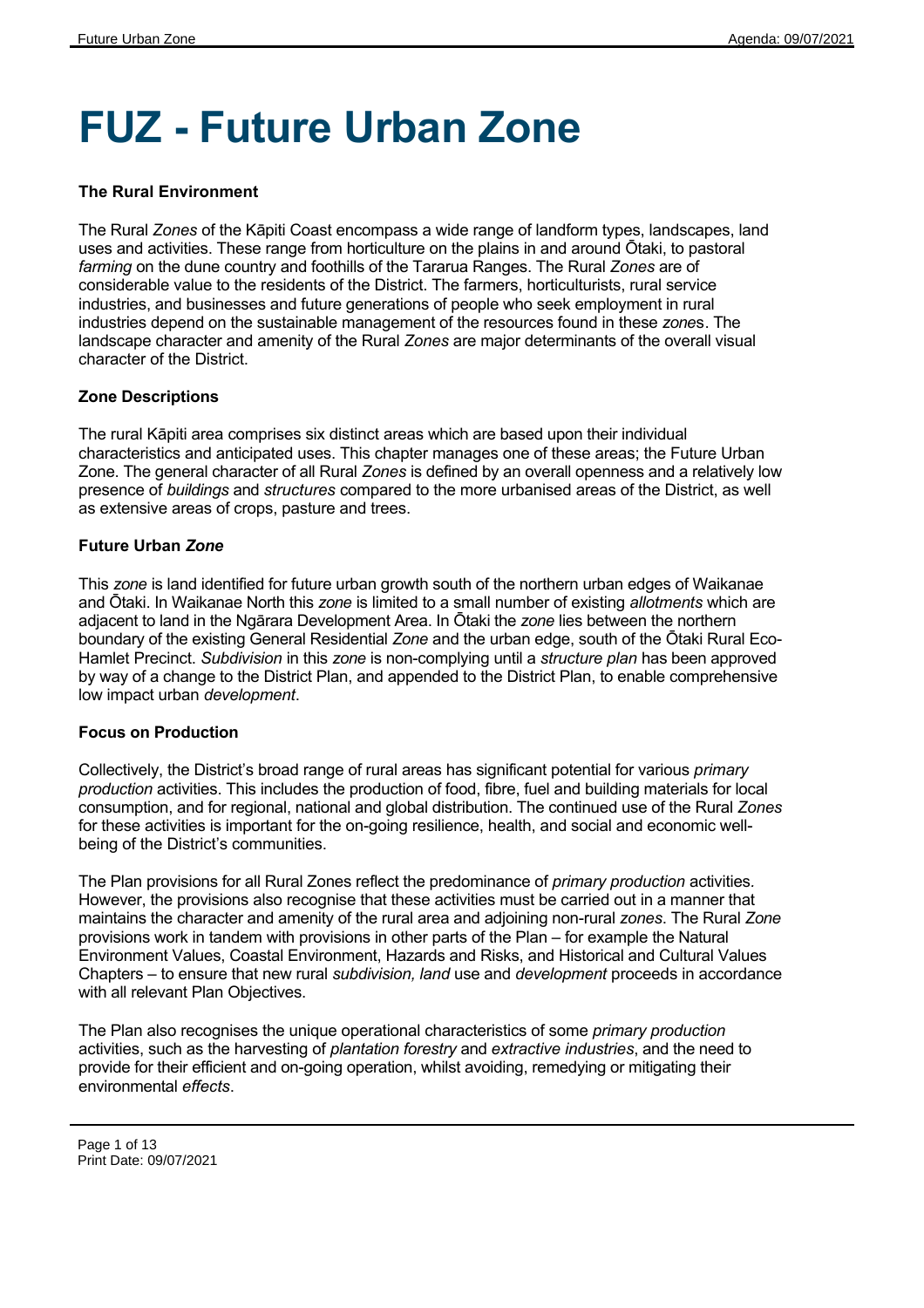Provision is also made for new *buildings*  on *subject sites* in the Rural *Zones*, including a *residenital unit* and other potential *buildings* where they are *ancillary activities* to either the *residential* or *primary production* activities on the *subject site*. However, the scale and location of these *buildings* and *structures* must be managed to ensure the *productive potential* of the land is not compromised.

## **Rural Character and Amenity**

The amenity and character of the Rural Z*ones* has value for the whole District. The Rural *Zones* provide a visual space between urban settlements and supports the part of the District's identity related to the separation of distinct settlements by a more open landscape. The general openness of rural land and the presence of various types of *primary production* activities form part of the valued rural character.

Travel on rural *roads* is an important part of the rural experience for residents and visitors, for all travel modes including walking, cycling and horse riding. Existing patterns of vegetation (such as *shelterbelts*) and areas of *indigenous vegetation* in particular areas are also important for visual integration and coherence in the rural area.

There is a range of features associated with activities in the Rural *Zones* that contributes to the rural character and which can vary across the District.

These features include, but are not limited to:

- significant areas of land in pasture, crops, forestry and/or *indigenous vegetation*;
- the general absence of *structures* other than those related to *primary production* activities and *network utilities;*
- a high ratio of *open space* relative to the built *environment*;
- noises, smells, dust and *effects* associated with the use of rural land for a wide range of agricultural, horticultural, forestry and *extractive industries*;
- low population densities relative to urban areas; and
- houses and *buildings* of a variety of scales, forms and building

## **Reverse Sensitivity**

The Rural *Zones* are a productive *environment* and therefore many *farming* and *primary production* activities which are anticipated in the Rural *Zones* are noisy, smelly or dusty at times. The time of day and year that *primary production* activities and *farming* activities occur can conflict with the expectations of rural residents to enjoy 'peace and quiet'. When planning new *development* the amenity of both existing residents and requirements of *primary production* activities must be considered. Privacy, shelter, access to *open space*, rural amenity and security need to be thought about to ensure the quality of lifestyle consistent with a working rural *environment* is sustained for existing residents.

*Reverse sensitivity* is recognised as an issue under the effects-based planning regime of the *RMA* and needs to be considered. The rural area is particularly prone to *reverse sensitivity effects*. Many *primary production* activities such as *quarrying activities,* horticultural activities (e.g. spraying and bird scaring devices), *state highways* and other lawfully established activities are located in rural areas. Future residents of the rural area who will fill the vacant sections have the potential to create an increased risk of *reverse sensitivity* problems. *Reverse sensitivity* has the potential to compromise productive land uses, such as *farming* and *quarrying activities* that legitimately exist in the Rural *Zones*.

The District Plan provides policies and rules to address *reverse sensitivity* issues for future *subdivision* and *development*, and zoning to direct residential areas, away from incompatible activities. The layout, design and density of *subdivision* is restricted to ensure that it is appropriate to the *zone* where it is located.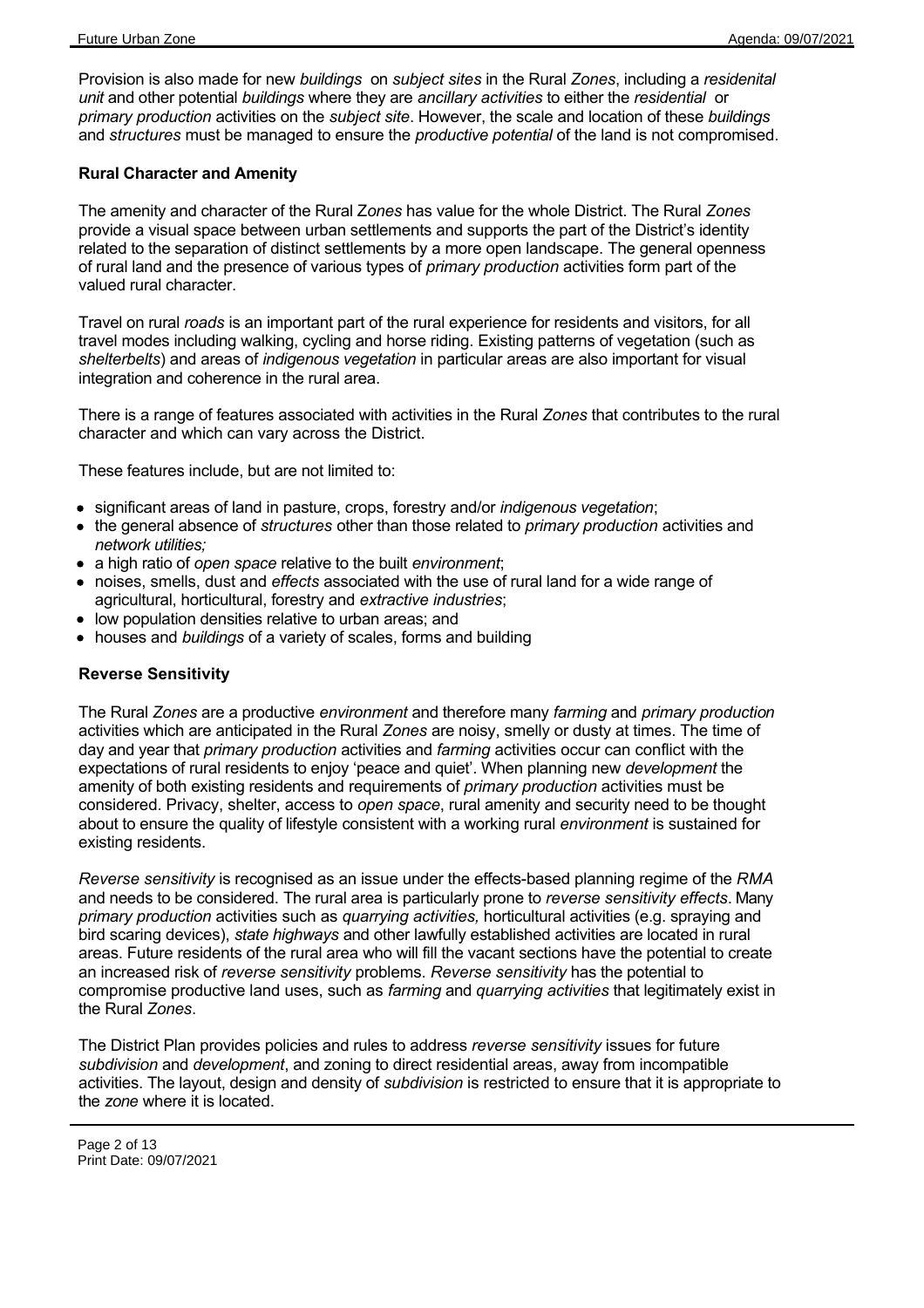## **Strategic Context**

The Primary Objectives that this chapter implements are:

- DO-O1 Tāngata Whenua;
- DO-O3 Development Management:
- DO-O5 Natural Hazards;
- DO-O7 Historic Heritage;
- DO-O8 Strong Communities;
- DO-O9 Landscapes, Features and Landforms;
- DO-O11 Character and Amenity Values;
- DO-O12 Housing Choice and Affordability;
- DO-O13 Infrastructure;
- DO-O14 Access and Transport;
- DO-O15 Economic Vitality; and
- DO-O17 Open Spaces / Active Communities.

## **DO-O1** Tāngata Whenua

To work in partnership with the *tangata whenua* of the District in order to maintain *kaitiakitanga* of the District's resources and ensure that decisions affecting the natural *environment* in the District are made in accordance with the principles of Te Tiriti o Waitangi (Treaty of Waitangi).

## **DO-O3** Development Management

To maintain a consolidated urban form within existing urban areas and a limited number of identified growth areas which can be efficiently serviced and integrated with existing townships, delivering:

- 1. urban areas which maximise the efficient end use of energy and integration with infrastructure;
- 2. a variety of living and working areas in a manner which reinforces the function and vitality of centres;
- 3. resilient communities where development does not result in an increase in risk to life or severity of damage to property from natural hazard events;
- 4. higher residential densities in locations that are close to centres and public open spaces, with good access to public transport;
- 5. management of development in areas of special character or amenity so as to maintain, and where practicable, enhance those special values;
- 6. sustainable natural processes including freshwater systems, areas characterised by the productive potential of the land, ecological integrity, identified landscapes and features, and other places of significant natural amenity;
- 7. an adequate supply of housing and areas for business/employment to meet the needs of the District's anticipated population which is provided at a rate and in a manner that can be sustained within the finite carrying capacity of the District; and
- 8. management of the location and effects of potentially incompatible land uses including any interface between such uses.

## **DO-O5** Natural Hazards

To ensure the safety and resilience of people and communities by avoiding exposure to increased levels of risk from natural hazards, while recognising the importance of natural processes and systems.

## **DO-O7** Historic Heritage

To protect *historic heritage* in the District for the social, cultural and economic wellbeing of the Kapiti Coast community and future generations, including: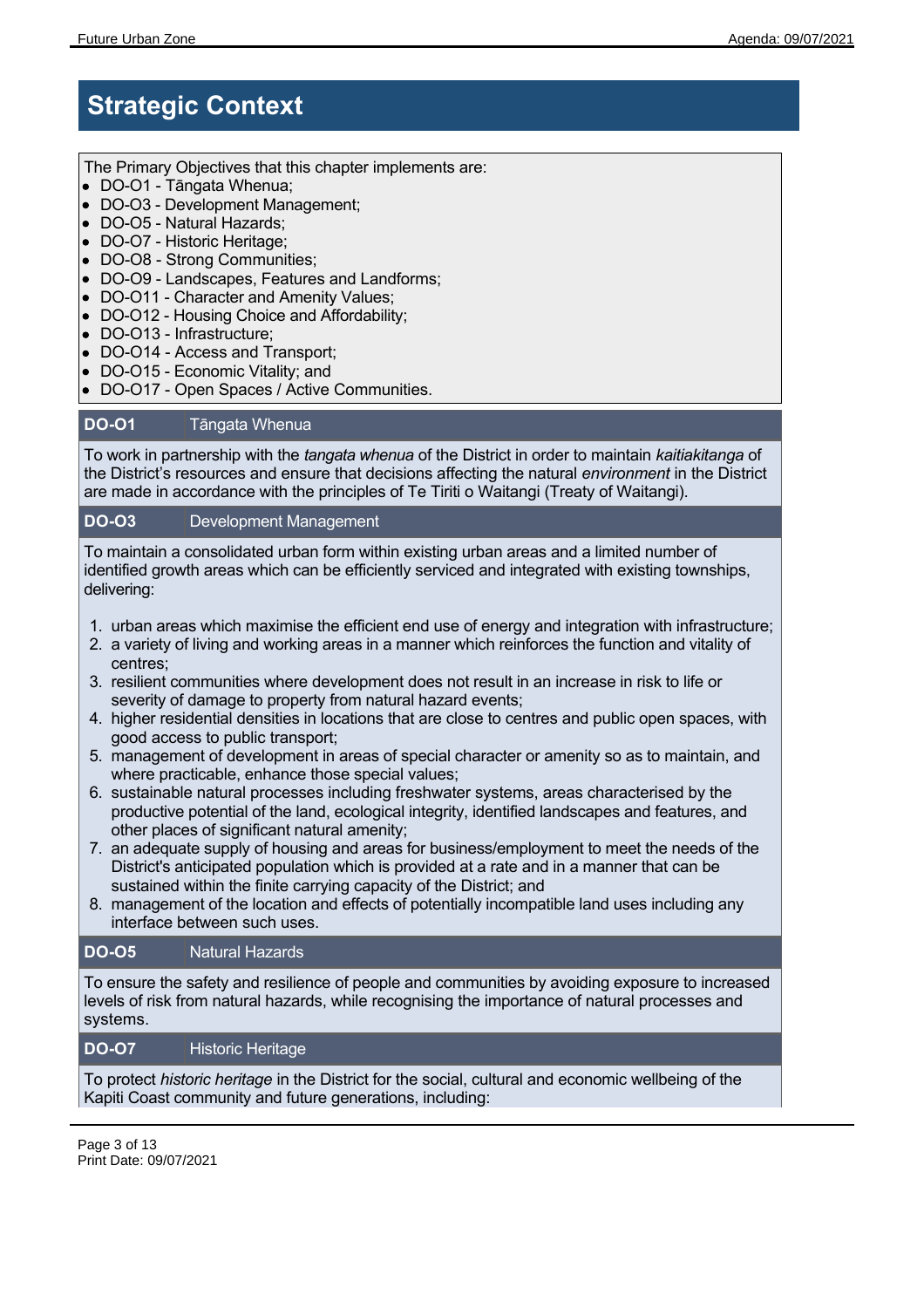- 1. supporting the contribution of *historic heritage features* and their values to the identity, character and amenity of places and landscapes;
- 2. recognising and protecting *tangata whenua historic heritage*, including *waahi tapu and other places and areas significant to Maori;* and
- 3. providing for appropriate use and *development* of natural and physical resources with *historic heritage* values, while ensuring any adverse environmental *effects* are avoided, remedied or mitigated.

## **DO-O8** Strong Communities

To support a cohesive and inclusive community where people:

- 1. have easy access and connectivity to quality and attractive public places and local social and community services and facilities;
- 2. have increased access to locally produced food, energy and other products and resources;
- 3. have improved health outcomes through opportunities for active living or access to health services; and
- 4. have a strong sense of safety and security in public and private spaces

#### **DO-O9** Landscapes, Features and Landforms

To protect the District's identified *outstanding natural features and landscapes* from inappropriate *subdivision*, use and *development*; and

- 1. maintain or enhance the landscape values of *special amenity landscapes* and identified significant landforms; and
- 2. avoid, remedy or mitigate adverse *effects* of *earthworks* on natural features and landforms.

## **DO-O11** Character and Amenity Values

To maintain and enhance the unique character and amenity values of the District's distinct communities so that residents and visitors enjoy:

- 1. relaxed, unique and distinct village identities and predominantly low-density residential areas characterised by the presence of mature vegetation, a variety of built forms, the retention of landforms and unique community identities;
- 2. vibrant, lively *town centres* supported by higher density residential and mixed use areas;
- 3. neighbourhood *centres*, village communities and employment areas characterised by high levels of amenity, accessibility and convenience;
- 4. productive rural areas, characterised by openness, natural landforms, areas and corridors of *indigenous vegetation*, and *primary production activities*; and
- 5. well managed interfaces between different types of land use areas (e.g. between living, working and rural areas and between potentially conflicting land uses, so as to minimise adverse *effect*s.

## **DO-O12** Housing Choice and Affordability

To meet diverse community needs by increasing the amount of housing that:

- 1. is of densities, locations, types, attributes, size and tenure that meets the social and economic wellbeing needs of households in suitable urban and rural locations;
- 2. is affordable and adequate for lower income households; and
- 3. can respond to the changing needs of residents, regardless of age, mobility, health or lifestyle preference;

while enhancing the amenity of living environments and contributing to the sustainability of communities and compatibility with the goals of environmental sustainability, in particular resource, water and energy efficiency.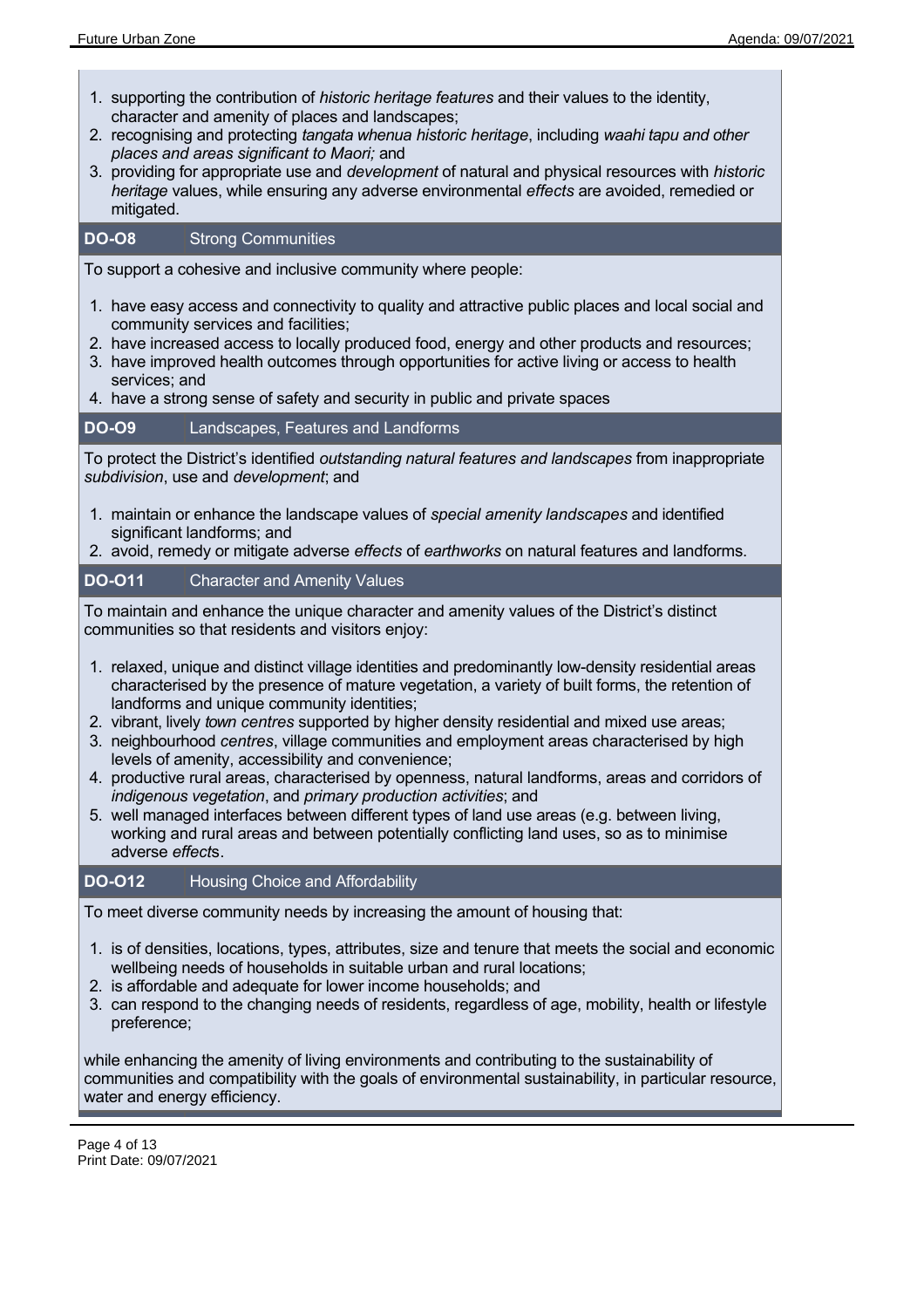#### **DO-O13** Infrastructure

To recognise the importance and national, regional and local benefits of *infrastructure* and ensure the efficient *development*, maintenance and operation of an adequate level of social and physical *infrastructure* and services throughout the District that:

- 1. meets the needs of the community and the region; and
- 2. builds stronger community resilience, while avoiding, remedying or mitigating adverse *effects* on the *environment*.

## **DO-O14** Access and Transport

To ensure that the transport system in the District:

- 1. integrates with land use and urban form and maximises accessibility;
- 2. improves the efficiency of travel and maximises mode choice to enable people to act
- sustainably as well as improving the resilience and health of communities;
- 3. contributes to a strong economy;
- 4. avoids, remedies or mitigates adverse *effect*s on land uses;
- 5. does not have its function and operation unreasonably compromised by other activities;

## **DO-O15** Economic Vitality

To promote sustainable and on-going economic development of the local economy, including the rural sector, with improved number and quality of jobs and investment through:

#### 1.

- a. encouraging *business activities* in appropriate locations within the District, principally through differentiating and managing various types of *business activities* both on the basis of the activity, and the potential local and strategic *effect*s of their operation;
- b. reinforcing a compact, well designed and sustainable regional form supported by an integrated *transport network*;
- c. enabling opportunities to make the economy more resilient and diverse;
- d. providing opportunities for the growth of a low carbon economy, including clean technology;
- e. minimising *reverse sensitivity effect*s on *business activities*, including *primary production activities* ; and
- f. enhancing the amenity of *Working Zones*;

while:

2.

- a. ensuring that economic growth and development is able to be efficiently serviced by *infrastructure*;
- b. encouraging commercial consolidation and the co-location of community services and facilities primarily within the *Paraparaumu Sub-Regional Centre* and *Town Centres*; and
- c. managing contamination, pollution, odour, noise and glare, associated with *business activities,* including *primary production activities*.

## **DO-O17** Open Spaces / Active Communities

To have a rich and diverse network of *open space* areas that:

- 1. is developed, used and maintained in a manner that does not give rise to significant adverse *effect*s on the natural and physical *environment*;
- 2. protects the District's cultural, ecological and *amenity values*, while allowing for the enhancement of the quality of *open space* areas;
- 3. supports the identity, health, cohesion and resilience of the District's communities; and
- 4. ensures that the present and future recreational and *open space* needs of the District are met.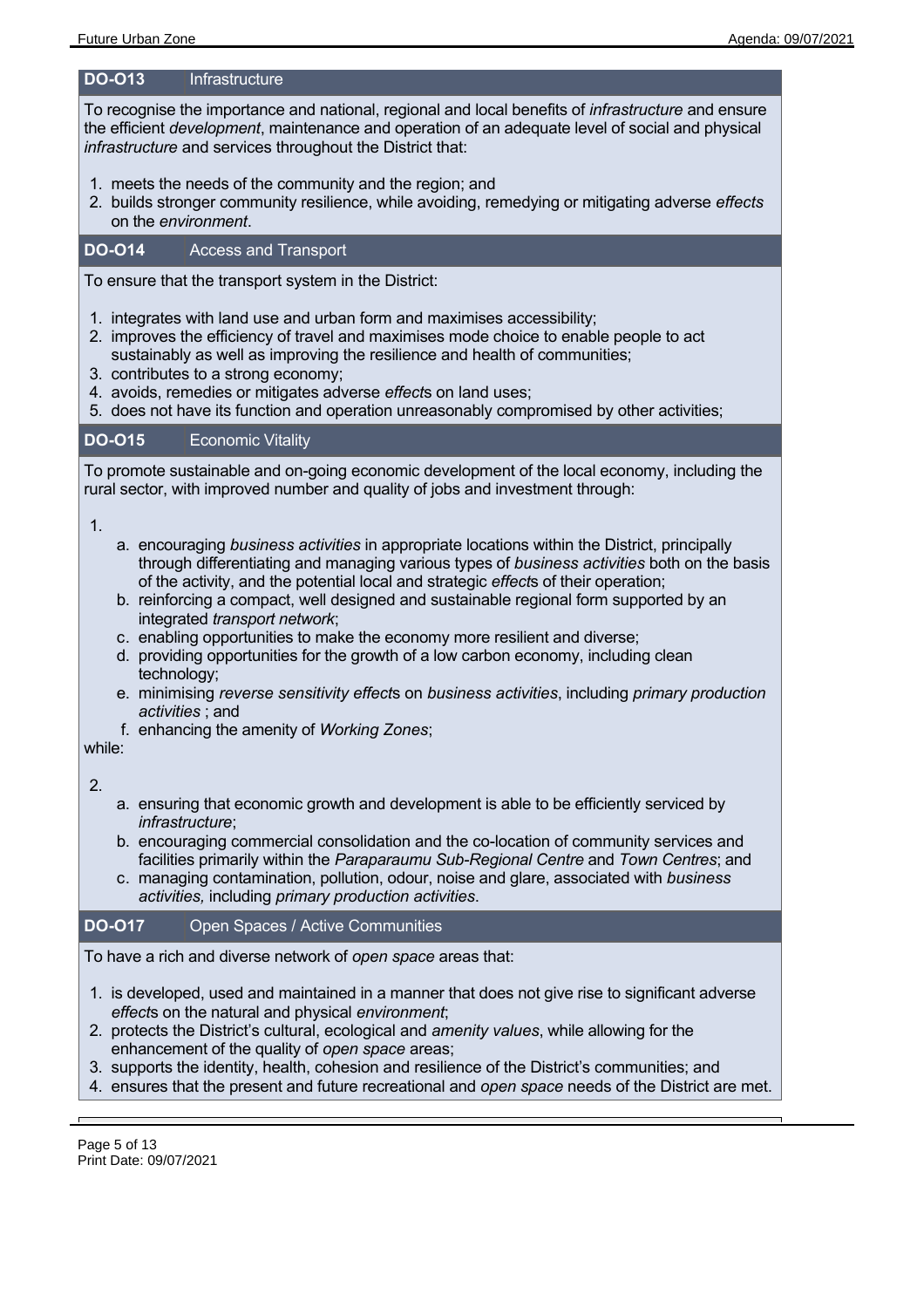Provisions in other chapters of the Plan may also be relevant.

| <b>Policies</b>       |                                                                                                                                                                                                                                                                                                                                                                                                         |
|-----------------------|---------------------------------------------------------------------------------------------------------------------------------------------------------------------------------------------------------------------------------------------------------------------------------------------------------------------------------------------------------------------------------------------------------|
| FUZ-P1                | <b>Future Urban Structure Plan Zones</b>                                                                                                                                                                                                                                                                                                                                                                |
| District Plan.        | In all areas shown as Future Urban Zones on the District Plan Maps, <i>subdivision</i> will be restricted<br>to boundary adjustments to prevent unmanaged development occurring before a structure plan<br>has been developed and accepted. Subsequent subdivision, use and development of these areas<br>will then be undertaken in accordance with structure plans approved by way of a change to the |
| FUZ-P2                | <b>Future Urban Structure Plan Areas</b>                                                                                                                                                                                                                                                                                                                                                                |
|                       | In all areas shown as Future Urban Zones on the District Plan Maps, <i>subdivision</i> and <i>development</i><br>will be undertaken in accordance with an approved structure plan.                                                                                                                                                                                                                      |
| FUZ-P3                | <b>Primary Production</b>                                                                                                                                                                                                                                                                                                                                                                               |
|                       | Primary production activities will be provided for as the principal use in the District's Rural Zones<br>where adverse effects on the environment are avoided, remedied or mitigated and the life-<br>supporting capacity of air, water, soil and ecosystems is safeguarded.                                                                                                                            |
| FUZ-P4                | <b>Rural Character</b>                                                                                                                                                                                                                                                                                                                                                                                  |
|                       | Subdivision, use and development in the Rural Zones will be undertaken in a manner that<br>maintains or enhances the District's rural character, including:<br>1. the general sense of openness;                                                                                                                                                                                                        |
| 2. natural landforms; | 3. overall low density of development; and<br>4. the predominance of <i>primary production</i> activities.                                                                                                                                                                                                                                                                                              |
| FUZ-P5                | Planting and Harvesting of Plantation Forestry                                                                                                                                                                                                                                                                                                                                                          |
|                       | Provide for planting and harvesting of plantation forestry in the Rural Zones where it is carried out<br>in a manner that avoids, remedies or mitigates adverse effects on the environment.                                                                                                                                                                                                             |
| FUZ-P6                | Intensive Farming                                                                                                                                                                                                                                                                                                                                                                                       |
|                       | Manage the design and location of <i>intensive farming</i> to avoid, remedy or mitigate adverse noise,<br>odour, traffic, visual character, amenity and <i>nuisance effects</i> , including cumulative effects, and<br>avoid adverse effects on Water Collection Areas.                                                                                                                                 |
| <b>FUZ-P7</b>         | <b>Management of Conflicting Uses</b>                                                                                                                                                                                                                                                                                                                                                                   |
| of rural activities.  | Manage the interface between activities on adjoining sites in the Rural Zones in order to avoid,<br>remedy or mitigate adverse effects on amenity values and on the effective and efficient operation                                                                                                                                                                                                   |
| FUZ-P8                | <b>Sensitive Activities</b>                                                                                                                                                                                                                                                                                                                                                                             |
|                       | Ensure that new sensitive activities establishing in the Rural Zones are designed and located to<br>avoid, remedy or mitigate potential reverse sensitivity effects on primary production activities, and<br>other lawfully established activities.                                                                                                                                                     |
| FUZ-P9                | Adding Value to Primary Production: On-site Processing and Retailing                                                                                                                                                                                                                                                                                                                                    |
|                       | The ability to add value to <i>primary production</i> activities in the Rural <i>Zones</i> through <i>ancillary</i> on-site<br>processing and retailing – including roadside stalls – will be provided for in a manner which avoids,<br>remedies or mitigates adverse effects on the safety and efficiency of the transport network and on                                                              |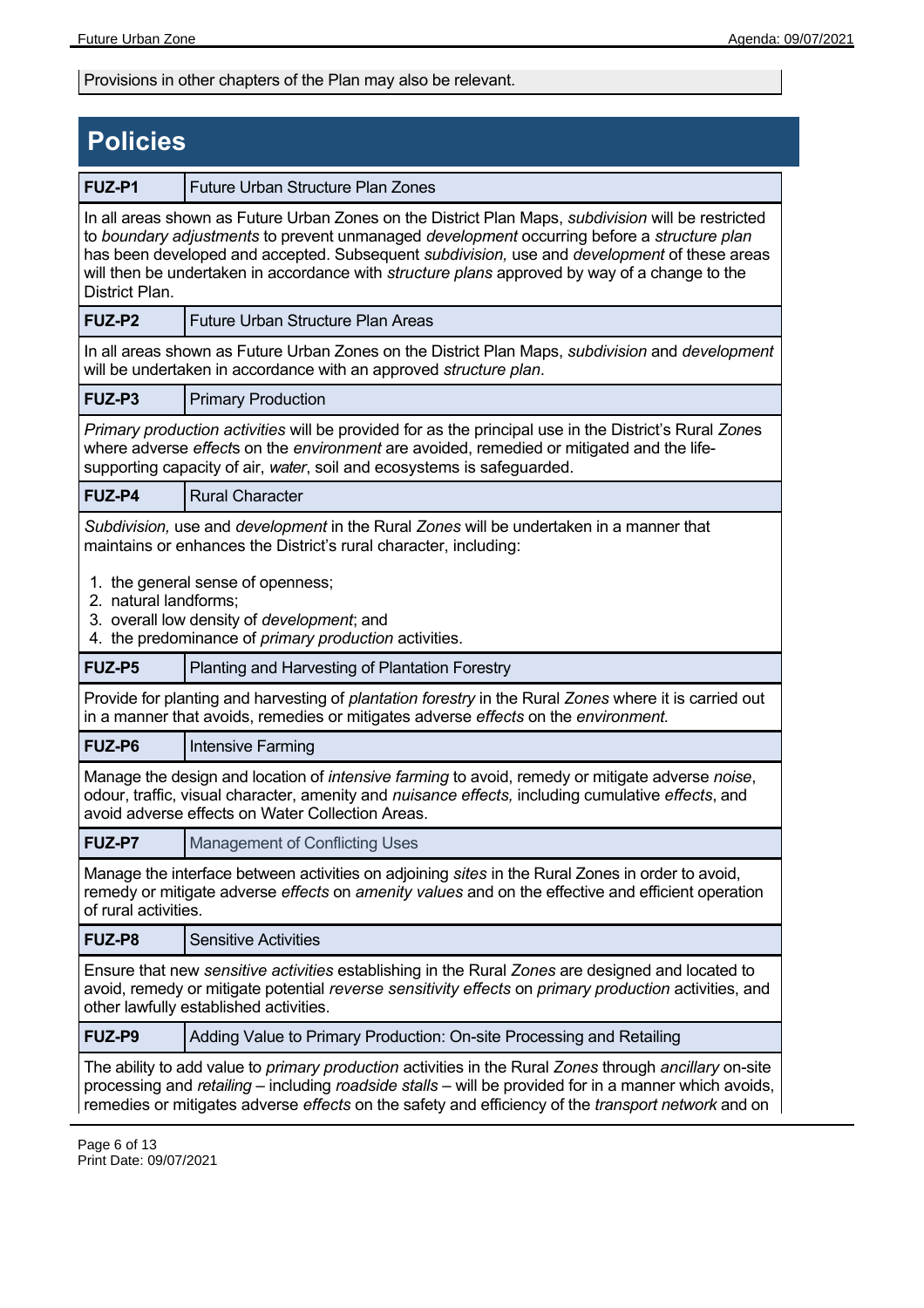*amenity values* of the Rural *Zones*.

In determining whether or not the scale of *effects* from the *ancillary* on-site processing and *retailing* activity is appropriate, particular regard must be given to:

- 1. the *effects* generated by the activity on the safety and efficiency of the *transport network*;
- 2. the *effects* generated by the proposed activity on landscape character and rural values of the surrounding *environment*;
- 3. the appropriateness in the design and total provision of proposed access and *carparking*; and
- 4. the extent to which any proposed screening and *landscaping* successfully mitigates potential visual impacts of the activity.

| FUZ-P10 | Residential Units and Buildings (excluding minor buildings) |
|---------|-------------------------------------------------------------|
|         |                                                             |

New *residential units* (excluding *visitor accommodation* which is not *temporary residential rental accommodation*) and other *buildings* (excluding *minor buildings*) in all the Rural *Zones* will be provided in a manner which avoids, remedies or mitigates adverse environmental *effects* (including cumulative *effects*) on the *productive potential* and landscape character of the rural area, including:

- 1. limiting the number of *residential units* and *minor residential units* to one of each per *subject site,* except where Development Incentive Guidelines are complied with;
- 2. managing the location and scale of *buildings* (excluding *minor buildings*); and
- 3. recognising the operational requirements for *buildings* (excluding *minor buildings*) that are *ancillary* to *primary production* activities.

| <b>FUZ-P11</b> | l Tourism |
|----------------|-----------|
|----------------|-----------|

Enable tourism activities that complement *primary production* activities in the Rural *Zones* and contribute to the vitality and resilience of the District's economy, while avoiding, remedying or mitigating adverse *effects* on the *environment.*

| <b>Rules</b> |  |
|--------------|--|
|              |  |
|              |  |

| <b>FUZ-R1</b>                | Any activity which is not otherwise specified as a Permitted, Controlled, Restricted<br>Discretionary, Discretionary or Non-Complying activity in this chapter.                                                                                                                                                                                                                                                                                                                                                                                                                                                  |
|------------------------------|------------------------------------------------------------------------------------------------------------------------------------------------------------------------------------------------------------------------------------------------------------------------------------------------------------------------------------------------------------------------------------------------------------------------------------------------------------------------------------------------------------------------------------------------------------------------------------------------------------------|
| <b>Permitted</b><br>Activity | <b>Standards</b><br>1. The activity complies with all <i>permitted activity</i> standards in this chapter.                                                                                                                                                                                                                                                                                                                                                                                                                                                                                                       |
| <b>FUZ-R2</b>                | Pastoral and arable farming, shelterbelts, outdoor (extensive) pig farming,<br>horticulture, viticulture and orchards.                                                                                                                                                                                                                                                                                                                                                                                                                                                                                           |
| Permitted<br>Activity        | <b>Standards</b><br>1. Shelterbelt vegetation which will grow to a height of more than 6 metres must<br>not be planted:<br>a. within 10 metres of any waterbody whose bed has an average width of 3<br>metres or more;<br>b. within 30 metres of a lawfully established <i>primary residential building</i> on an<br>adjoining site under separate ownership;<br>c. within 10 metres of any legal boundary of any allotment held under a<br>separate Record of Title except where land within an adjoining property in<br>close proximity to the legal boundary of the allotment is in the same<br>ownership; or |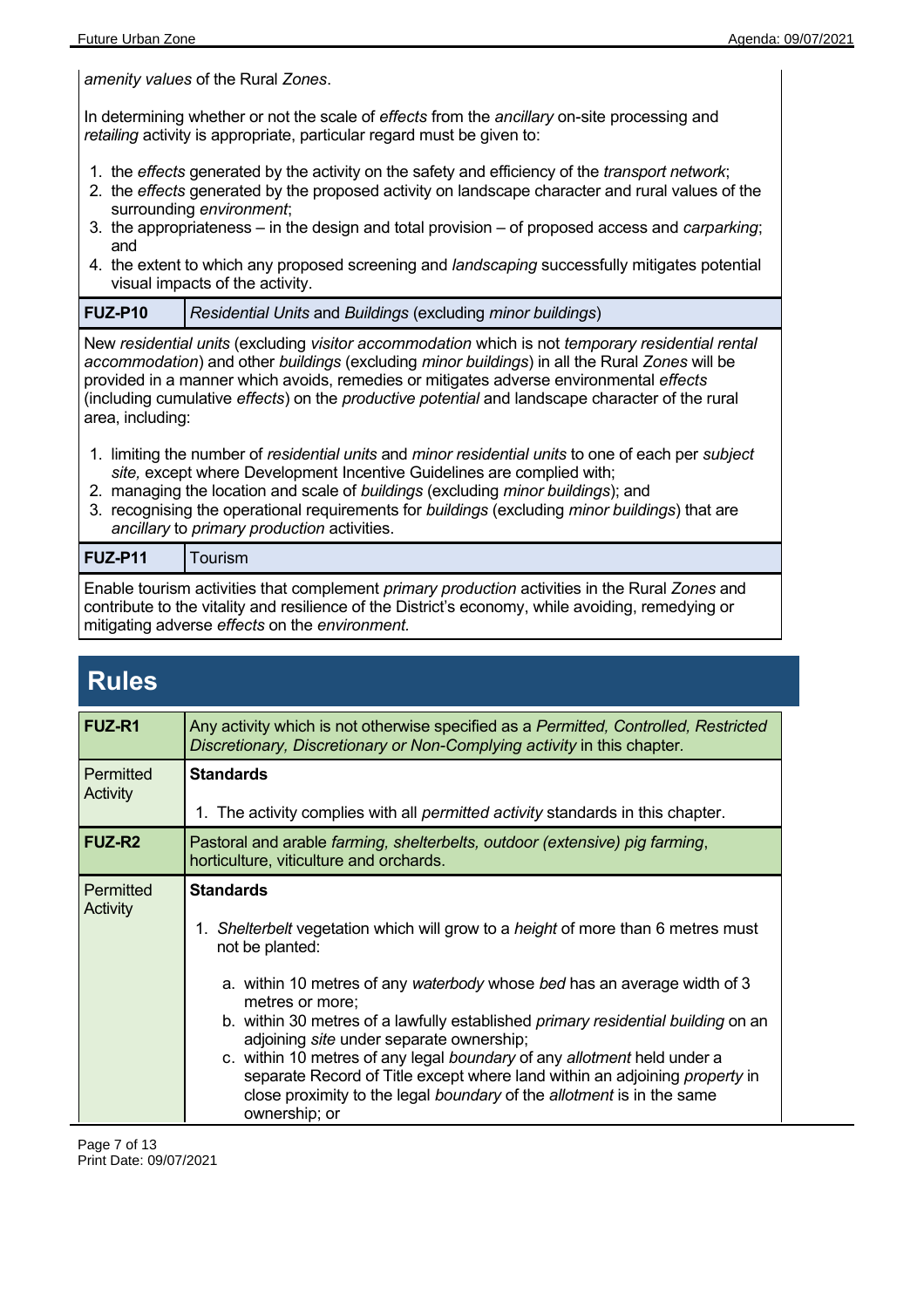|                              | d. within 10 metres of any road boundary.                                                                                                                                                                                                                                                                                                                                                                                                                                                                                                                                                                                                                                                                                                                                                                     |
|------------------------------|---------------------------------------------------------------------------------------------------------------------------------------------------------------------------------------------------------------------------------------------------------------------------------------------------------------------------------------------------------------------------------------------------------------------------------------------------------------------------------------------------------------------------------------------------------------------------------------------------------------------------------------------------------------------------------------------------------------------------------------------------------------------------------------------------------------|
|                              | Note: See the Natural Environment Values, Coastal Environment and Historic<br>and Cultural Values chapters for additional rules and standards applying to the<br>planting of shelterbelts or plantation forestry within ecological sites,<br>outstanding natural features and landscapes, geological features or historic<br>heritage features.                                                                                                                                                                                                                                                                                                                                                                                                                                                               |
| FUZ-R <sub>3</sub>           | Buildings and structures including habitable buildings and accessory buildings on<br>any allotment.                                                                                                                                                                                                                                                                                                                                                                                                                                                                                                                                                                                                                                                                                                           |
|                              | Qualifying criteria, and measurement criteria apply to activities under this rule.                                                                                                                                                                                                                                                                                                                                                                                                                                                                                                                                                                                                                                                                                                                            |
| Permitted<br><b>Activity</b> | <b>Standards</b>                                                                                                                                                                                                                                                                                                                                                                                                                                                                                                                                                                                                                                                                                                                                                                                              |
|                              | 1. The maximum number of residential buildings on any subject site shall be one<br>residential unit (excluding visitor accommodation which is not temporary<br>residential rental accommodation) and one minor residential unit. The<br>maximum total floor area for a sleep out shall be 30m <sup>2</sup> .                                                                                                                                                                                                                                                                                                                                                                                                                                                                                                  |
|                              | <b>Qualifying Criteria:</b><br>In order to be self-contained a <i>minor residential unit</i> must contain<br>a kitchen and bathroom. A minor residential unit has a gross floor area which is<br>no greater than 60m <sup>2</sup> .                                                                                                                                                                                                                                                                                                                                                                                                                                                                                                                                                                           |
|                              | <b>Measurement Criteria:</b><br>When measuring the number of residential units, the residential unit<br>measurement criteria must be followed. When measuring gross floor area for<br>the purposes of a <i>minor residential unit</i> , include:<br>a. covered yards and areas covered by a roof but not enclosed by walls                                                                                                                                                                                                                                                                                                                                                                                                                                                                                    |
|                              | Exclude:<br>a. decks and covered outdoor living spaces<br>b. uncovered stairways;<br>c. floor space in terraces (open or roofed), external balconies, breezeways or<br>porches;<br>d. car parking areas; and<br>e. floor space of interior balconies and mezzanines not used by the public.                                                                                                                                                                                                                                                                                                                                                                                                                                                                                                                   |
|                              | 2. The maximum height from original ground level of any:<br>a. accessory farm building or strucutre (excluding minor buildings) shall be 10<br>metres<br>b. habitable building shall be 8 metres<br>3. No buildings or structures (excluding minor buildings) within 500 metres of the<br>inland edge of a beach shall be visible from the beach when measured from 1.5<br>metres vertically above ground level at a point 20 metres seaward from the<br>seaward toe of the foredune.<br>4. No sensitive activities shall be located within 300 metres of a building or<br>enclosure containing a lawfully established intensive farming activity, or within<br>300 metres of a lawfully established extractive industry.<br>5. The minimum yard requirements for any subject site shall be:<br>a. front yard |
|                              | i. all buildings and structures (excluding minor buildings) must be set<br>back at least 10 metres from a road boundary; and<br>ii. intrusions of eaves up to 0.6 metres are excluded.                                                                                                                                                                                                                                                                                                                                                                                                                                                                                                                                                                                                                        |

 $\overline{a}$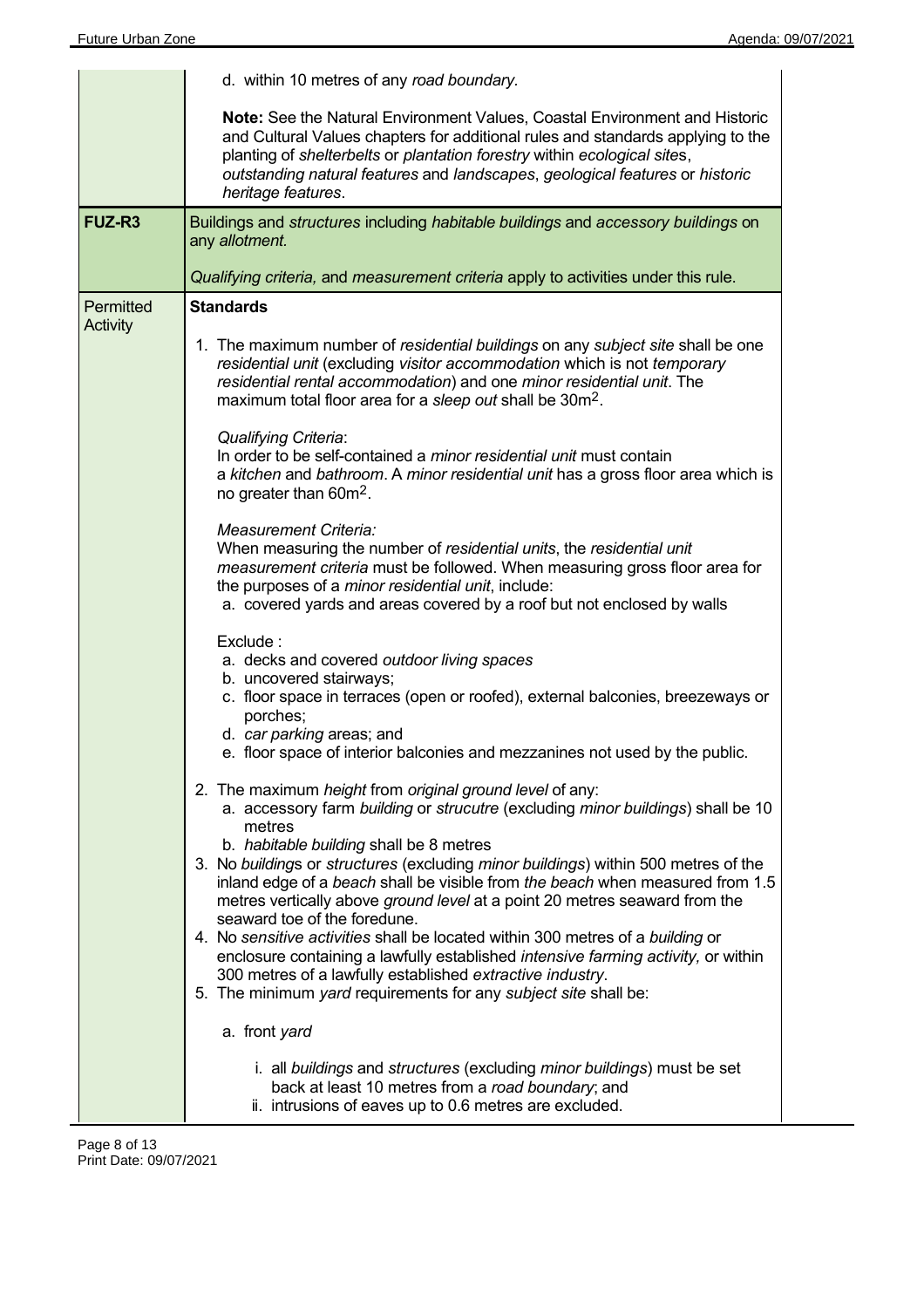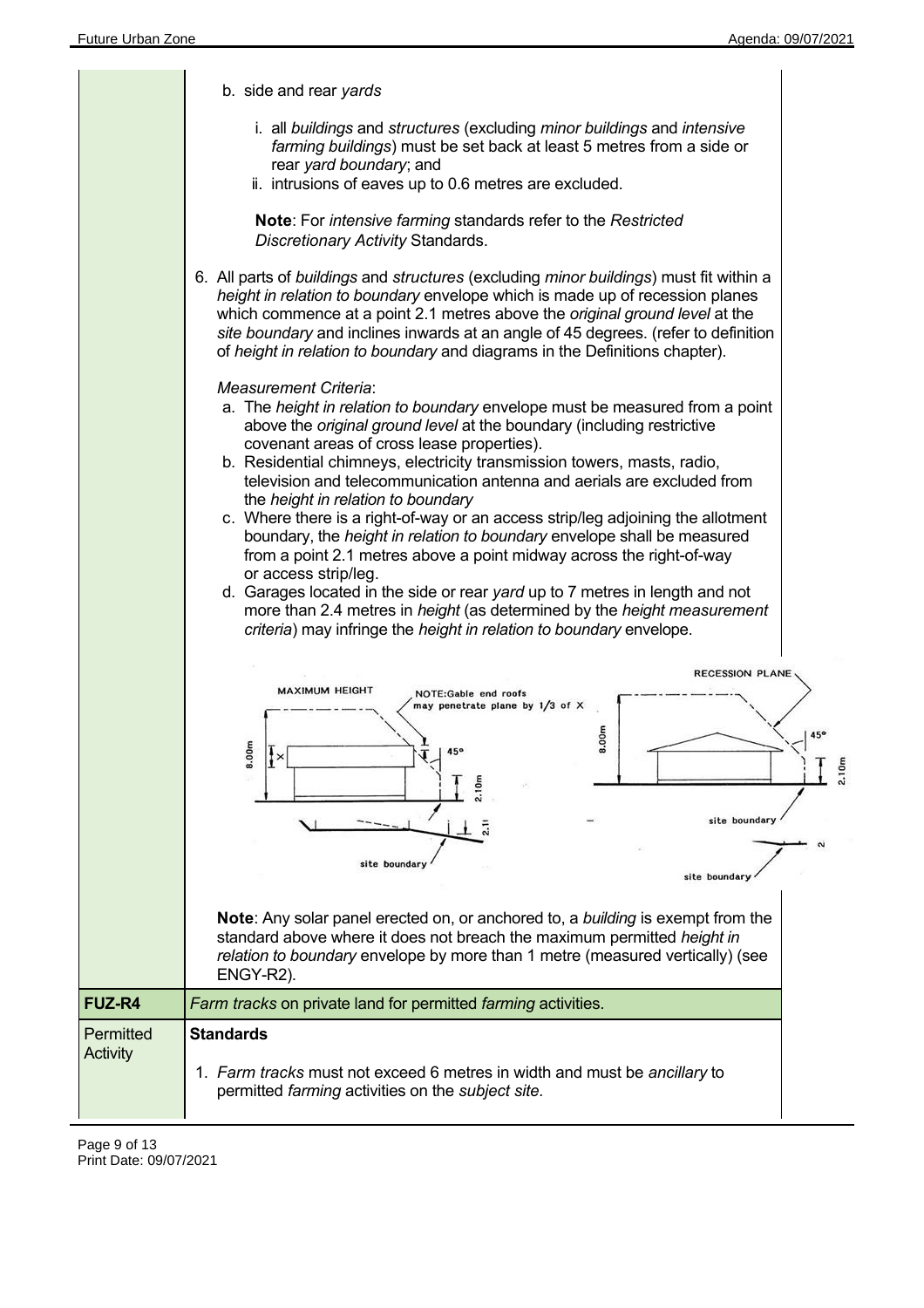|                                                                                                                                                                                                                                                                                                                                                                                                                                                                                                                                                                                                                                                                                                                                                                                                                                                                                                                                                                                                                                                                                                                                                                                                                                                                                                                                                             | Note: See the Earthworks, Coastal Environment, Hazards and Risks, and<br>Historical and Cultural Values chapters for further rules and standards for<br>earthworks, including farm tracks, within ecological sites, outstanding natural<br>features and landscapes, geological features, historic heritage features, flood<br>hazard categories and areas of outstanding or areas of high natural character that<br>must be complied with.                                                                                           |
|-------------------------------------------------------------------------------------------------------------------------------------------------------------------------------------------------------------------------------------------------------------------------------------------------------------------------------------------------------------------------------------------------------------------------------------------------------------------------------------------------------------------------------------------------------------------------------------------------------------------------------------------------------------------------------------------------------------------------------------------------------------------------------------------------------------------------------------------------------------------------------------------------------------------------------------------------------------------------------------------------------------------------------------------------------------------------------------------------------------------------------------------------------------------------------------------------------------------------------------------------------------------------------------------------------------------------------------------------------------|--------------------------------------------------------------------------------------------------------------------------------------------------------------------------------------------------------------------------------------------------------------------------------------------------------------------------------------------------------------------------------------------------------------------------------------------------------------------------------------------------------------------------------------|
| <b>FUZ-R5</b>                                                                                                                                                                                                                                                                                                                                                                                                                                                                                                                                                                                                                                                                                                                                                                                                                                                                                                                                                                                                                                                                                                                                                                                                                                                                                                                                               | Home businesses and home craft occupations in all Rural Zones.                                                                                                                                                                                                                                                                                                                                                                                                                                                                       |
|                                                                                                                                                                                                                                                                                                                                                                                                                                                                                                                                                                                                                                                                                                                                                                                                                                                                                                                                                                                                                                                                                                                                                                                                                                                                                                                                                             | Qualifying criteria apply to activities under this rule.                                                                                                                                                                                                                                                                                                                                                                                                                                                                             |
| Permitted<br><b>Standards</b><br>Activity<br>1. All permitted activity standards for buildings, traffic generation and<br>environmental nuisances must be complied with.<br>2. The floor area used (whether temporary or permanent) shall not exceed 40m <sup>2</sup> .<br>3. No more than one non-resident person shall be employed.<br>4. No deliveries shall be made to the <i>subject site</i> between the hours of 7pm and<br>7am.<br>5. Retail activities:<br>a. must be an ancillary activity to the primary home business;<br>b. no goods on display shall be visible from outside the buildings; and<br>c. total floor area used for retailing (whether temporary or permanent) must<br>not exceed 10m <sup>2</sup> (this is to be included within the maximum floor area used<br>set out in Standard 2).<br><b>Qualifying Criteria:</b><br>Home businesses and home craft occupations are performed entirely within a<br>residential building or accessory building. Home businesses and home craft<br>occupations shall not include any activity involving any panel beating, spray<br>painting, motor vehicle repairs, fibre glassing, heavy trade vehicles, sheet metal<br>work, wrecking of motor vehicles, bottle or scrap metal storage, rubbish collection<br>service (except that empty, clean drums may be stored in a suitably screened |                                                                                                                                                                                                                                                                                                                                                                                                                                                                                                                                      |
|                                                                                                                                                                                                                                                                                                                                                                                                                                                                                                                                                                                                                                                                                                                                                                                                                                                                                                                                                                                                                                                                                                                                                                                                                                                                                                                                                             | area), wrought iron work or manufacture, motor body building, fish processing,<br>breeding or boarding of dogs or cats, visitor accommodation or any process which<br>involves repetitive use of power tools, drills or hammering or any business activity,<br>trade, craft or profession which creates a nuisance effect at or beyond the<br>boundary of the property on which the activity is occurring, and does not include<br>temporary residential rental accommodation                                                        |
| <b>FUZ-R6</b>                                                                                                                                                                                                                                                                                                                                                                                                                                                                                                                                                                                                                                                                                                                                                                                                                                                                                                                                                                                                                                                                                                                                                                                                                                                                                                                                               | Papakāinga housing.                                                                                                                                                                                                                                                                                                                                                                                                                                                                                                                  |
|                                                                                                                                                                                                                                                                                                                                                                                                                                                                                                                                                                                                                                                                                                                                                                                                                                                                                                                                                                                                                                                                                                                                                                                                                                                                                                                                                             | Qualifying criteria apply to activities under this rule.                                                                                                                                                                                                                                                                                                                                                                                                                                                                             |
| Permitted<br>Activity                                                                                                                                                                                                                                                                                                                                                                                                                                                                                                                                                                                                                                                                                                                                                                                                                                                                                                                                                                                                                                                                                                                                                                                                                                                                                                                                       | <b>Standards</b>                                                                                                                                                                                                                                                                                                                                                                                                                                                                                                                     |
|                                                                                                                                                                                                                                                                                                                                                                                                                                                                                                                                                                                                                                                                                                                                                                                                                                                                                                                                                                                                                                                                                                                                                                                                                                                                                                                                                             | 1. On Māori land which is subdivided/partitioned/leased before November 2012:                                                                                                                                                                                                                                                                                                                                                                                                                                                        |
|                                                                                                                                                                                                                                                                                                                                                                                                                                                                                                                                                                                                                                                                                                                                                                                                                                                                                                                                                                                                                                                                                                                                                                                                                                                                                                                                                             | a. a maximum of 10 papakainga units are permitted on any subject site;<br>b. a minimum land area of 2000m <sup>2</sup> must be provided for each papakainga<br>unit;<br>c. each papakāinga unit to have outdoor living space for its own individual use.<br>The outdoor living space must adjoin the living room and be located to<br>either the North, East or West of the papakainga unit it serves and must be<br>a minimum of $40m^2$ , with a minimum width of 5.5 metres for the exclusive<br>use of each papakainga unit; and |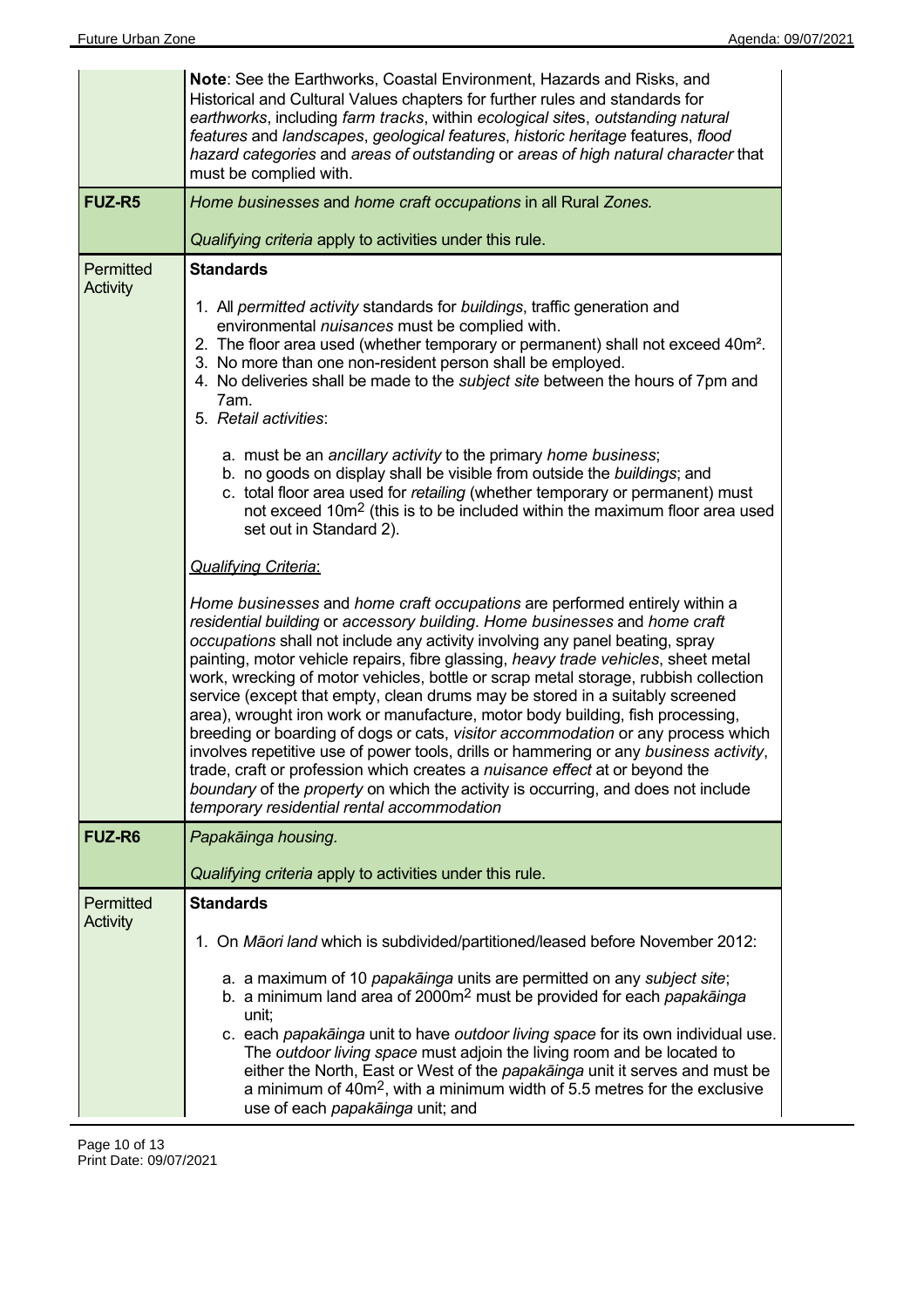|                                                              | site.<br><b>Qualifying Criteria:</b><br>Space does not include vehicle parking areas, driveways, service and delivery<br>areas, rubbish bin storage, areas for rainwater tanks, effluent drainage areas and<br>other utility areas or group residential building communal open space.                                                                                                                                                                                                                                                      | d. a maximum of one communal habitable building with a maximum total floor<br>area not exceeding 200m <sup>2</sup> for group activities which do not include retail,<br>commercial, industrial or service activities may be erected on each subject<br>Outdoor Living Space may be covered but may not be enclosed. An Outdoor Living                   |
|--------------------------------------------------------------|--------------------------------------------------------------------------------------------------------------------------------------------------------------------------------------------------------------------------------------------------------------------------------------------------------------------------------------------------------------------------------------------------------------------------------------------------------------------------------------------------------------------------------------------|---------------------------------------------------------------------------------------------------------------------------------------------------------------------------------------------------------------------------------------------------------------------------------------------------------------------------------------------------------|
| <b>FUZ-R7</b>                                                | Relocation of any building (excluding minor buildings).                                                                                                                                                                                                                                                                                                                                                                                                                                                                                    |                                                                                                                                                                                                                                                                                                                                                         |
| <b>Permitted</b><br>Activity                                 | <b>Standards</b><br>1. Any relocated building must be able to comply with the permitted activity<br>standards for buildings set out under RLZ-R3.                                                                                                                                                                                                                                                                                                                                                                                          |                                                                                                                                                                                                                                                                                                                                                         |
|                                                              | Note 1: attention is drawn to the provisions of the Historic Heritage chapter, in                                                                                                                                                                                                                                                                                                                                                                                                                                                          | which additional controls apply to the relocation of listed historic heritage buildings.                                                                                                                                                                                                                                                                |
|                                                              | Note 2: attention is also drawn to the Building Code requirements (under the<br>relocation of buildings. These requirements relate to a range of matters including<br>for example: stability (which includes building and land stability, durability of<br>tightness, surface water and drainage systems); safety of users; services and<br>(2004), all building work must comply with the building code to the extent required<br>by the Building Act, whether or not a building consent is required in respect of that<br>building work. | Building Act 2004) that are relevant to all building works, including the removal and<br>materials and components); fire safety; access; moisture (which includes weather-<br>facilities (which includes airborne and sound impact, ventilation, piped services and<br>plumbing/drainage systems); and energy efficiency. Under Section 17 Building Act |
| <b>FUZ-R8</b>                                                | Any activity listed as a permitted or controlled activity which does not comply with<br>one or more of the associated standards (unless otherwise stated).                                                                                                                                                                                                                                                                                                                                                                                 |                                                                                                                                                                                                                                                                                                                                                         |
| <b>Restricted</b><br><b>Discretionary</b><br><b>Activity</b> | <b>Standards</b>                                                                                                                                                                                                                                                                                                                                                                                                                                                                                                                           | <b>Matters of Discretion</b><br>1. Consideration of the effects of the<br>standard not met.<br>2. Measures to avoid, remedy or<br>mitigate adverse effects.<br>3. Cumulative effects.                                                                                                                                                                   |
| <b>FUZ-R9</b>                                                | Intensive farming, except in the Water Collection Areas.                                                                                                                                                                                                                                                                                                                                                                                                                                                                                   |                                                                                                                                                                                                                                                                                                                                                         |
| <b>Restricted</b><br><b>Discretionary</b><br><b>Activity</b> | <b>Standards</b><br>1. Activities must be located at least:<br>a. 300 metres from the <i>property</i><br>boundary of any sensitive<br>activity; and<br>b. 20 metres from any road<br>boundary.                                                                                                                                                                                                                                                                                                                                             | <b>Matters of Discretion</b><br>1. Noise <i>effects</i> .<br>2. Transport effects.<br>3. Nuisance effects.<br>4. Bulk and location of<br>buildings (excluding minor buildings).<br>5. Cumulative effects.<br>6. Visual, character and amenity effects.                                                                                                  |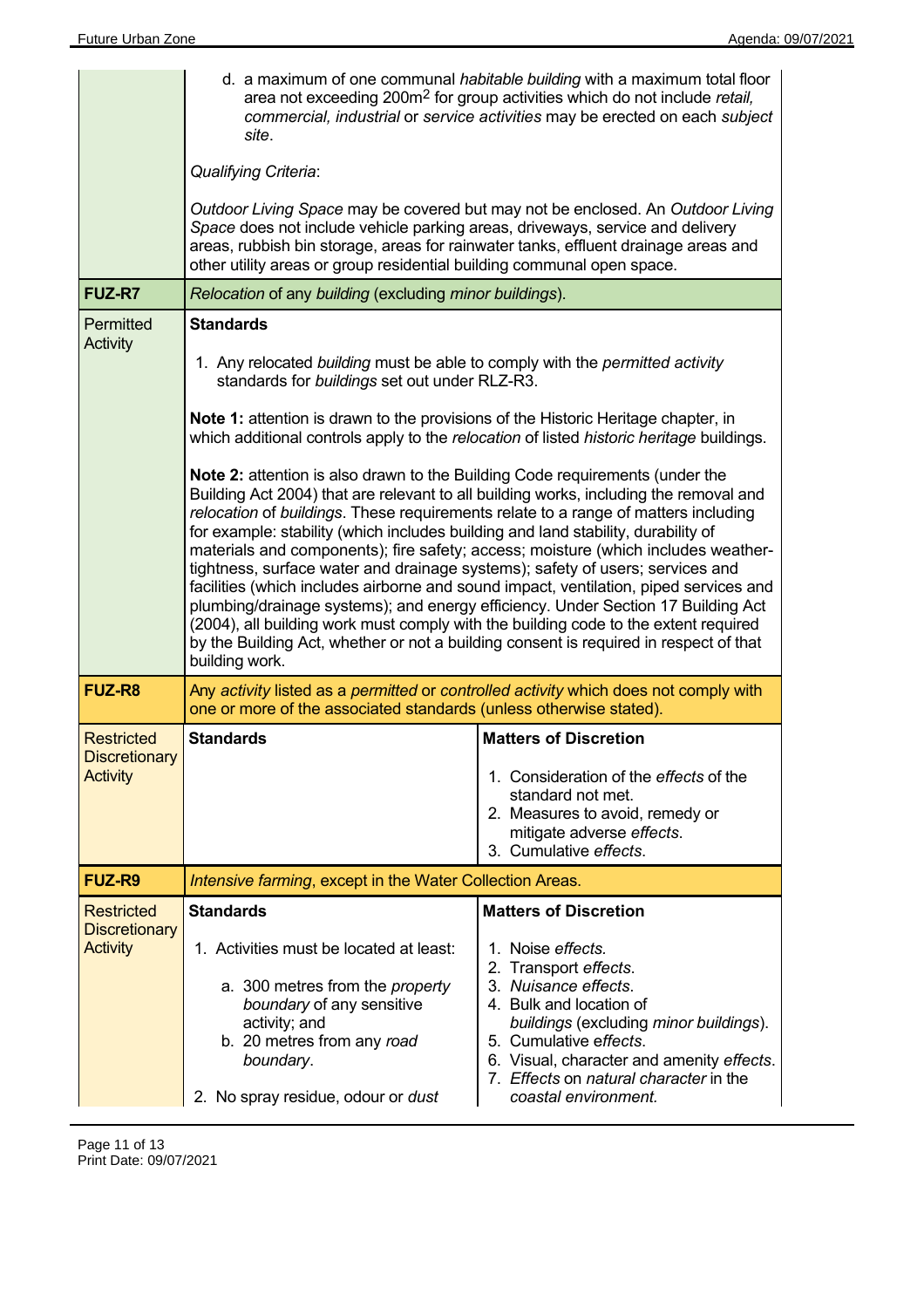|                                                              | associated with the <i>intensive</i><br>farming activities shall be offensive<br>or objectionable at the boundary<br>with any adjacent sites.<br>3. Buildings and structures must be<br>designed and located to screen the<br>facility from public roads and<br>dwellings on adjacent subject sites.<br>4. Subject sites must have adequate<br>effluent disposal systems to dispose<br>of animal wastes from intensive<br>farming.<br><b>Note:</b> Any discharge to land, air or<br>waterbodies may require a resource<br>consent from the Wellington Regional<br>Council. Applicants should contact the<br>Regional Council to confirm whether or<br>not a consent is required. |                                                                                                                                                                                                                                                                                                                                                                                                                                                                                                                                                                                                                                                                                                                                                                                                                                                                                                                                                                                                                                                                                                                               |
|--------------------------------------------------------------|----------------------------------------------------------------------------------------------------------------------------------------------------------------------------------------------------------------------------------------------------------------------------------------------------------------------------------------------------------------------------------------------------------------------------------------------------------------------------------------------------------------------------------------------------------------------------------------------------------------------------------------------------------------------------------|-------------------------------------------------------------------------------------------------------------------------------------------------------------------------------------------------------------------------------------------------------------------------------------------------------------------------------------------------------------------------------------------------------------------------------------------------------------------------------------------------------------------------------------------------------------------------------------------------------------------------------------------------------------------------------------------------------------------------------------------------------------------------------------------------------------------------------------------------------------------------------------------------------------------------------------------------------------------------------------------------------------------------------------------------------------------------------------------------------------------------------|
| <b>FUZ-R10</b>                                               | Guidelines set out in Natural Environment Appendix 1.                                                                                                                                                                                                                                                                                                                                                                                                                                                                                                                                                                                                                            | Development which is undertaken in accordance with the Development Incentives                                                                                                                                                                                                                                                                                                                                                                                                                                                                                                                                                                                                                                                                                                                                                                                                                                                                                                                                                                                                                                                 |
| <b>Restricted</b><br><b>Discretionary</b><br><b>Activity</b> | <b>Standards</b><br>1. The amount of development<br>proposed must not exceed or<br>proceed earlier than the stipulations<br>in the guideline.<br><b>Note:</b> For subdivision which is<br>undertaken in accordance with the<br>Development Incentives Guidelines, see<br>SUB-RUR-R53.                                                                                                                                                                                                                                                                                                                                                                                            | <b>Matters of Discretion</b><br>1. The scale of biodiversity and energy<br>benefits created by the proposal.<br>2. Layout, size, design and location of<br>proposed building and structures.<br>3. Visual, character and amenity effects.<br>4. Ecological or biodiversity effects.<br>5. Traffic effects.<br>6. Proposed mitigation, remediation or<br>ongoing management measures.<br>7. Effect on natural character values.<br>8. Cumulative effects.<br>9. The degree of compliance with the<br>Kapiti Coast District Council<br>Subdivision and Development<br>Principles and Requirements 2012.<br>10. The imposition of financial<br>contributions in accordance with the<br>Financial Contributions chapter.<br>11. Vehicle access points onto legal road<br>including the State Highway Network<br>and any effects on the transport<br>network.<br>12. The location of any building area<br>relative to natural hazards, historic<br>heritage features, outstanding natural<br>features and landscapes, ecological<br>sites, geological features.<br>13. The provision of walking, cycle<br>pathways and bridleways. |
| <b>FUZ-R11</b>                                               | comply with one or more of the associated standards.                                                                                                                                                                                                                                                                                                                                                                                                                                                                                                                                                                                                                             | Any activity listed as a restricted discretionary activity in this chapter, that does not                                                                                                                                                                                                                                                                                                                                                                                                                                                                                                                                                                                                                                                                                                                                                                                                                                                                                                                                                                                                                                     |